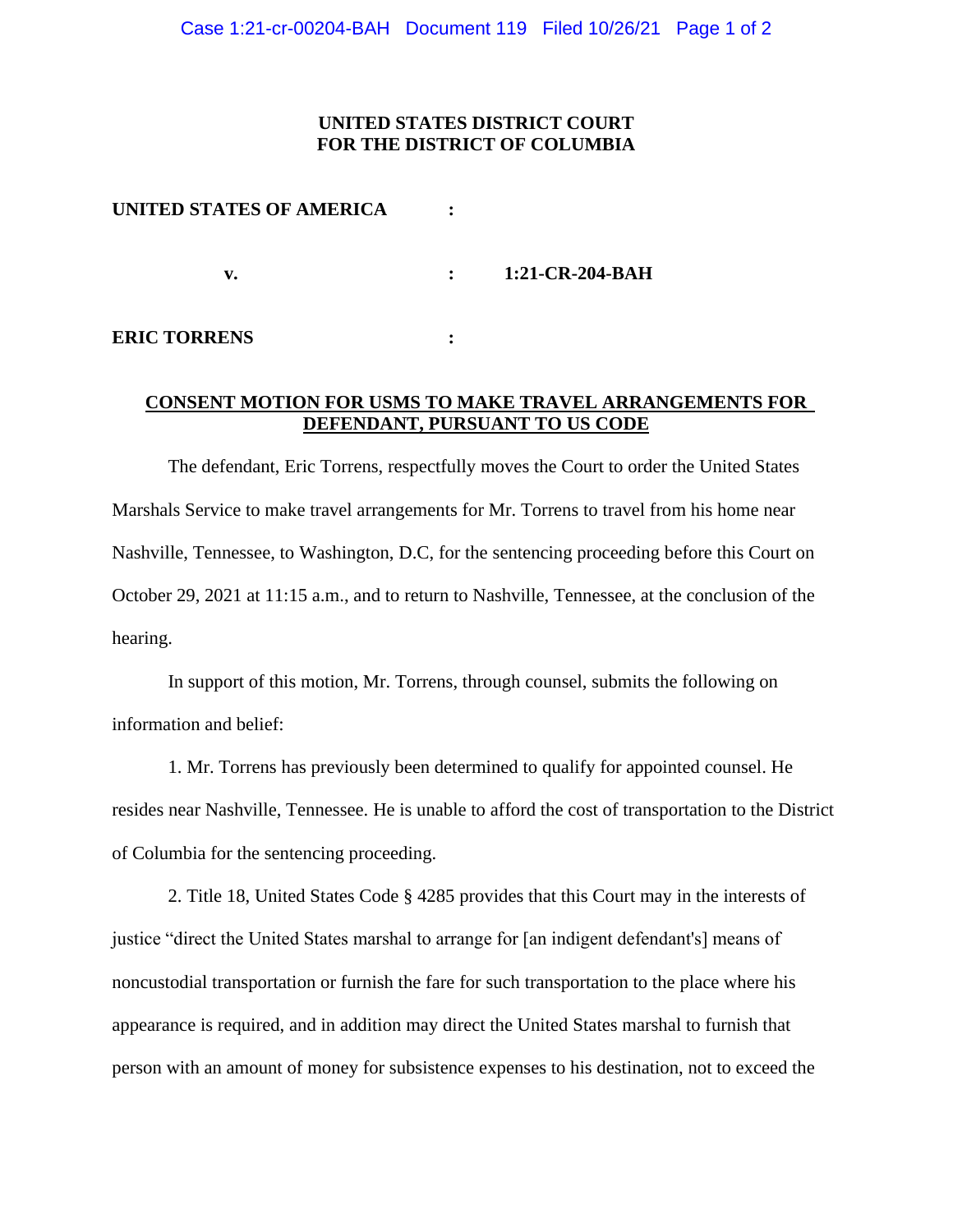#### Case 1:21-cr-00204-BAH Document 119 Filed 10/26/21 Page 2 of 2

amount authorized as a per diem allowance for travel under section 5702(a) of title 5, United States Code.

3. Undersigned counsel contacted government counsel. The government advised that it does not oppose this motion.

WHEREFORE, for the foregoing reasons, Mr. Torrens respectfully requests that the Court order the United States Marshals Service to make appropriate arrangements to facilitate his appearance in court for the sentencing proceeding on October 29, 2021 at 11:15 a.m., and directing the Marshals Service to make appropriate arrangements for his return to Nashville, Tennessee, after his appearance.

> /s/ EDWARD J. UNGVARSKY EDWARD J. UNGVARSKY Ungvarsky Law, PLLC 114 North Alfred Street Alexandria, VA 22314 Office: (571) 207-9710 Cell: (202) 409-2084 Fax: (571) 777-9933 ed@ungvarskylaw.com

> > Counsel for Eric Torrens